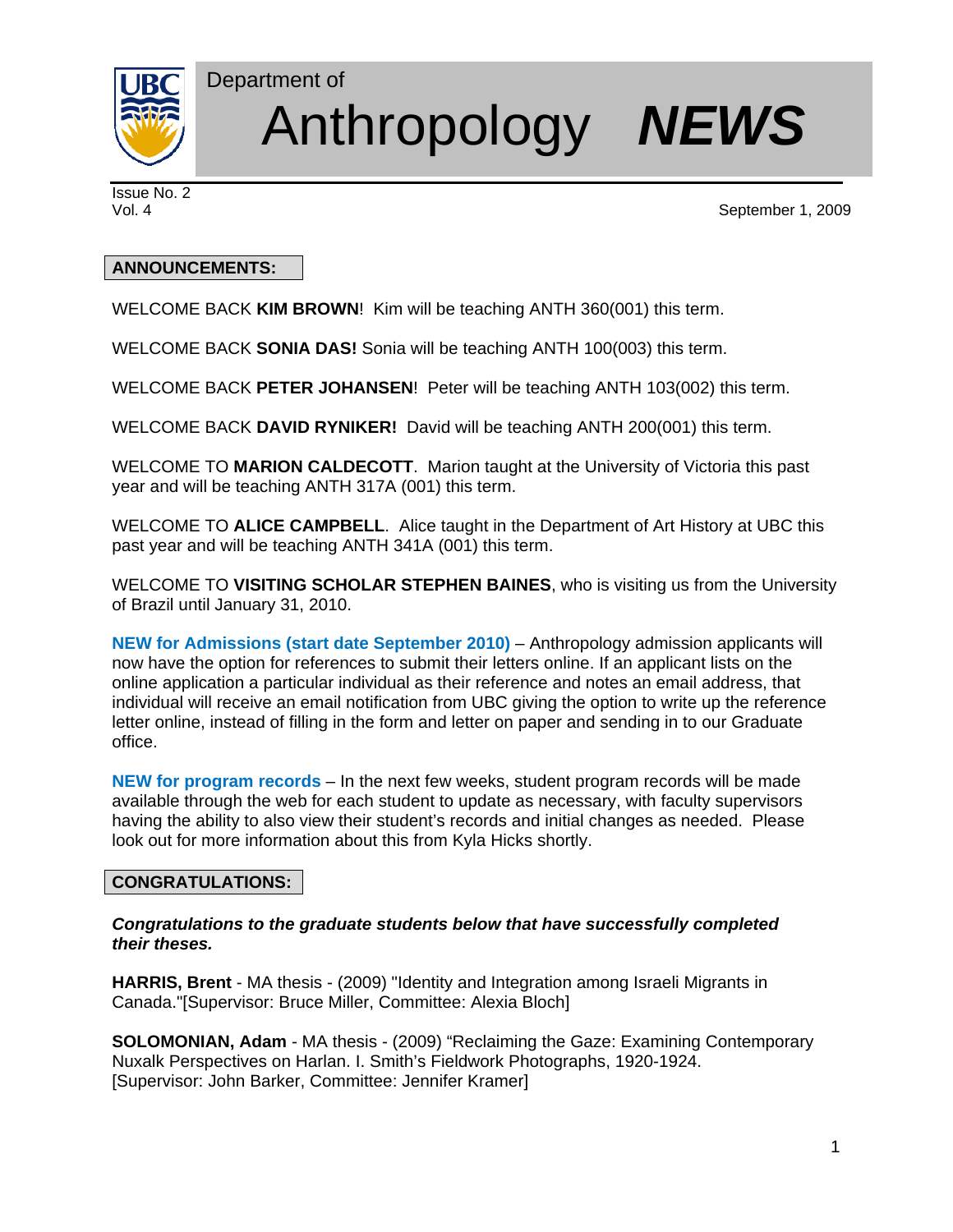**Natasha Damiano Paterson welcomed** into the world baby girl Elisa June Antonia Paterson on August 19 at 10:37am, weighting 7lbs. 1.5ozs. **Congratulations to Natasha and her family!** 

**Congrats and farewell to Jennifer Ramsay!** Jennifer has accepted a Visiting Assistant Professor position at SUNY Brockport for 2009-10. **Thanks to Jennifer for all the wonderful contributions she has made in the department.** 

## **PUBLICATIONS:**

## Barker, John

2009 Corps Chrétiens: Dialectiques de la Guérison et du Salut chez les Maisin de Papouasie Nouvelle-Guinée." In Yannick Fer and Gwendoline Malogne-Fer (eds.), Anthropologie du Christianisme en Océanie, pp. 127-47. Cahiers du Pacifique Sud Contemporain 6. Paris: L'Harmattan.

## Gordillo, Gastón

 2009 The Ruins of Ruins: On the Preservation and Destruction of Historical Sites in Northern Argentina. *In* Lena Mortensen and Julie Hollowell, eds. Ethnographies and Archaeologies: Iterations of the Past. Pp. 30-54. Gainsville: University Press of Florida.

## Ku, Kun-hui

2009 "'Who is your name?'" Naming Paiwan Identities in Contemporary Taiwan" in Personal Names in Asia: History, Culture and Identity, Pp199-223, edited by Zheng Yangwen and Charles MacDonald. Prefaced by James Scott, Singapore: Singapore University Press.

Richards, M.P. and E. Trinkaus

2009 Isotopic evidence for the diets of European Neandertals and early modern humans. Proceedings of the National Academy of Sciences, USA doi: 10.1073/pnas.0903821106.

Hu, Y., Shang, H., Tong, H., Nehlich, O., Liu, W., Zhao, C., Yu, J., Wang, C., Trinkaus, E., and Richards, M.P.

2009 Stable Isotope Dietary Analysis of the Tianyuan 1 Early Modern Human. Proceedings of the National Academy of Sciences, USA 106:10971-10974.

## **PRESENTATIONS:**

Creighton, Millie

May 11, 2009 Invited lecture, "Globetrotting Journeys for the Love of Anne of Green Gables," at the Chinese University of Hong Kong, Shatin, Hong Kong.

Creighton, Millie

May 18, 2009 Invited lecture, "May Commemorations: Reflections on Japan's Constitution, the Global Article 9 Campaign, and Okinawan Peace Marches," at Waseda University, Tokyo, Japan.

Creighton, Millie

May 22, 2009 Invited lecture in Japanese, "Asu no Daigaku to Shakai e: Jend--, Mainoritii-, to Kyoiku o Torimaku Kyo Kara no Teigen" (Towards Tomorrow's Universities and Society: Gender, Minorities, and Education" at Kobe College in Nishinomiya, Japan.

Creighton, Millie

May 22, 2009 gave the invited lecture in English, "Performing Taiko, Performing Japan: Rhythms of Place, Person, Identities and Globalization" at Kobe College in Nishinomiya, Japan.